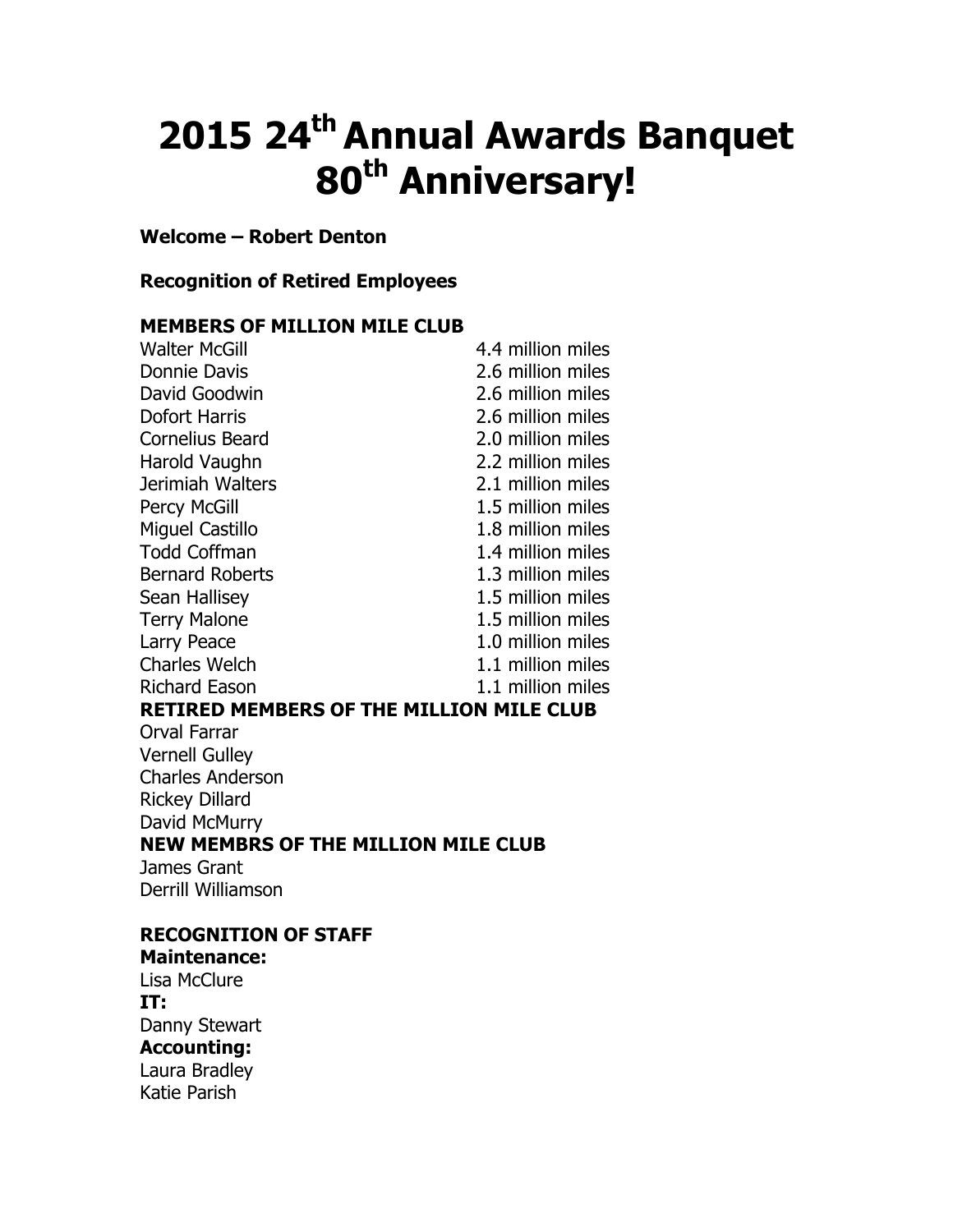Ginger Clover Cynthia Teutsch Megan Box Samantha Kuyper Joey Christopher Operations: Darlene Wiley James Lett Stephanie Tippitt Jeff McNeal Cody Carlton Brandon Honea Safety: Katye Halliday Frankie Fitzhugh Matt Findley HR/Recruiting: Katye Halliday Kiley Hines Valerie Leavitt Roberta Gulley

#### INVOCATION – Billy Hines

# MEAL – Wood's Catering

## RECOGNITION OF 3<sup>rd</sup> ANNUAL SAFETY FOR KIDS ART CONTEST

Rachel Kelley- Age 11 Rosie Kelley- Age 7

#### SPECIAL TRIBUTE

Bruce Olney to Billy Hines, for 80 years in business

#### TIRE AWARDS

This award is given to the drivers with the best drive tire mileage.

Long Haul:  $3<sup>rd</sup>$  Place Vernon Frerichs  $2<sup>nd</sup>$  Place Shawn Starks  $1<sup>rd</sup>$  Place Derrill Williamson Short Haul: 6<sup>th</sup> Place Terry Malone 5<sup>th</sup> Place Phillip Smith 4<sup>th</sup> Place Earl Belle 3rd Place Mike Scarborough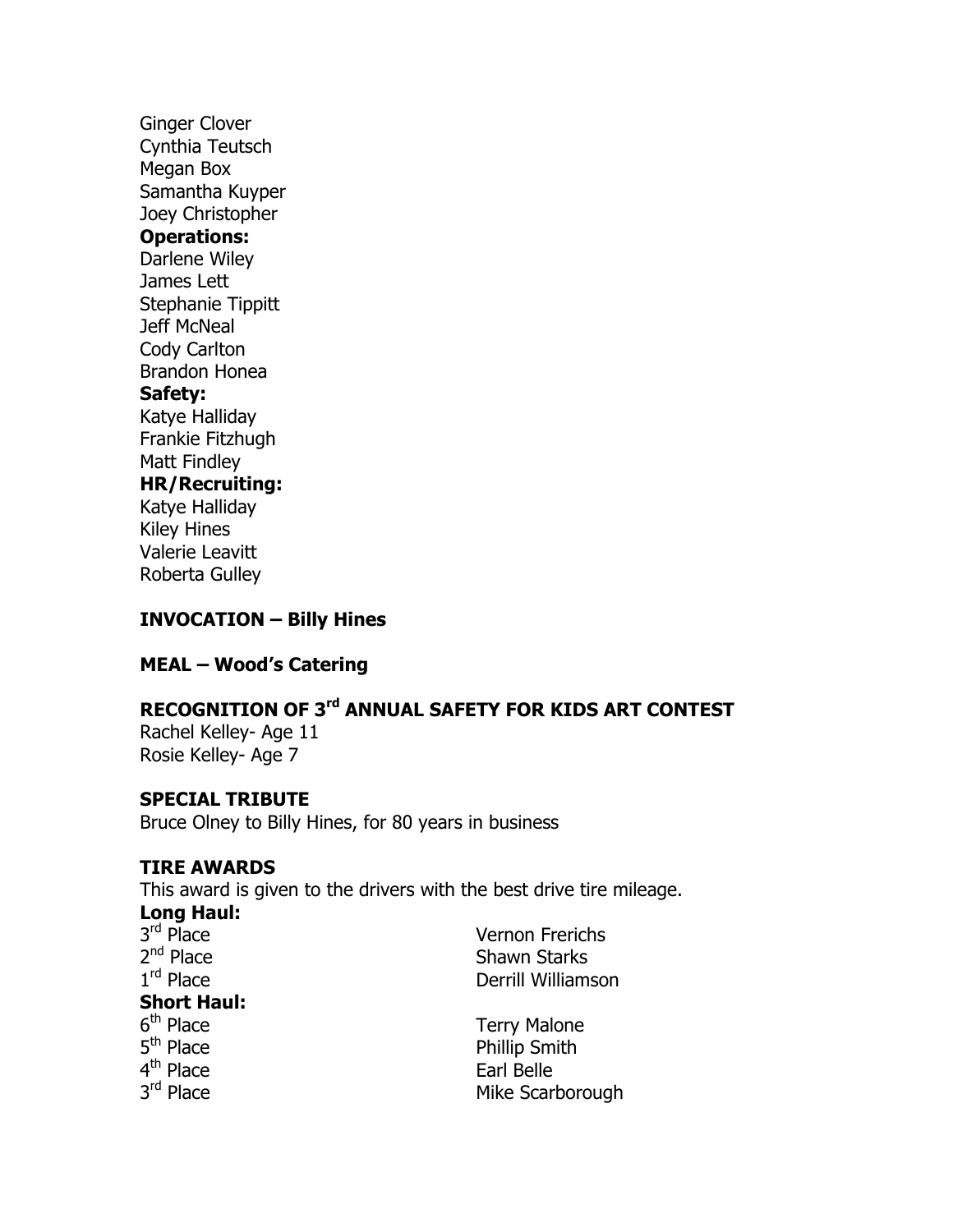$2<sup>nd</sup>$  Place

 $1<sup>st</sup>$  Place

Miguel Castillo Sean Hallisev

#### RECOGNITION OF NEW EMPLOYEES

Hired from 1/1/14 to the present

#### SERVICE RECOGNITION

This award is given one time to recognize when an employee has had no chargeable accidents for a period of one year. Christopher Sims Alton Robertson Gage Hoover Frankie Harris Matt Findley Jerry Myrick Tyler Sims Erik Eskew Vernon Frerichs Patrick Miller Harold Weisel Anthony Maxwell Jeff McNeal Jonathan Ruple Ronald Harper Joseph Strickland

## YEARS OF SERVICE AWARDS

Hines Trucking values and appreciates our employees and would like to honor the following employees for their years of service: The recipients of 3 years of service award are: Vincent Foster Derrick Briggs Terry Danzler Vernon Frerichs Kris Kelley Steven (Shane) Sivils Jerome Smith Rodney Scott Joseph Strickland Megan Horton Edward Tabor The recipients of 4 years of service award are: Robert Bass Tim McGhee Earnest Nabors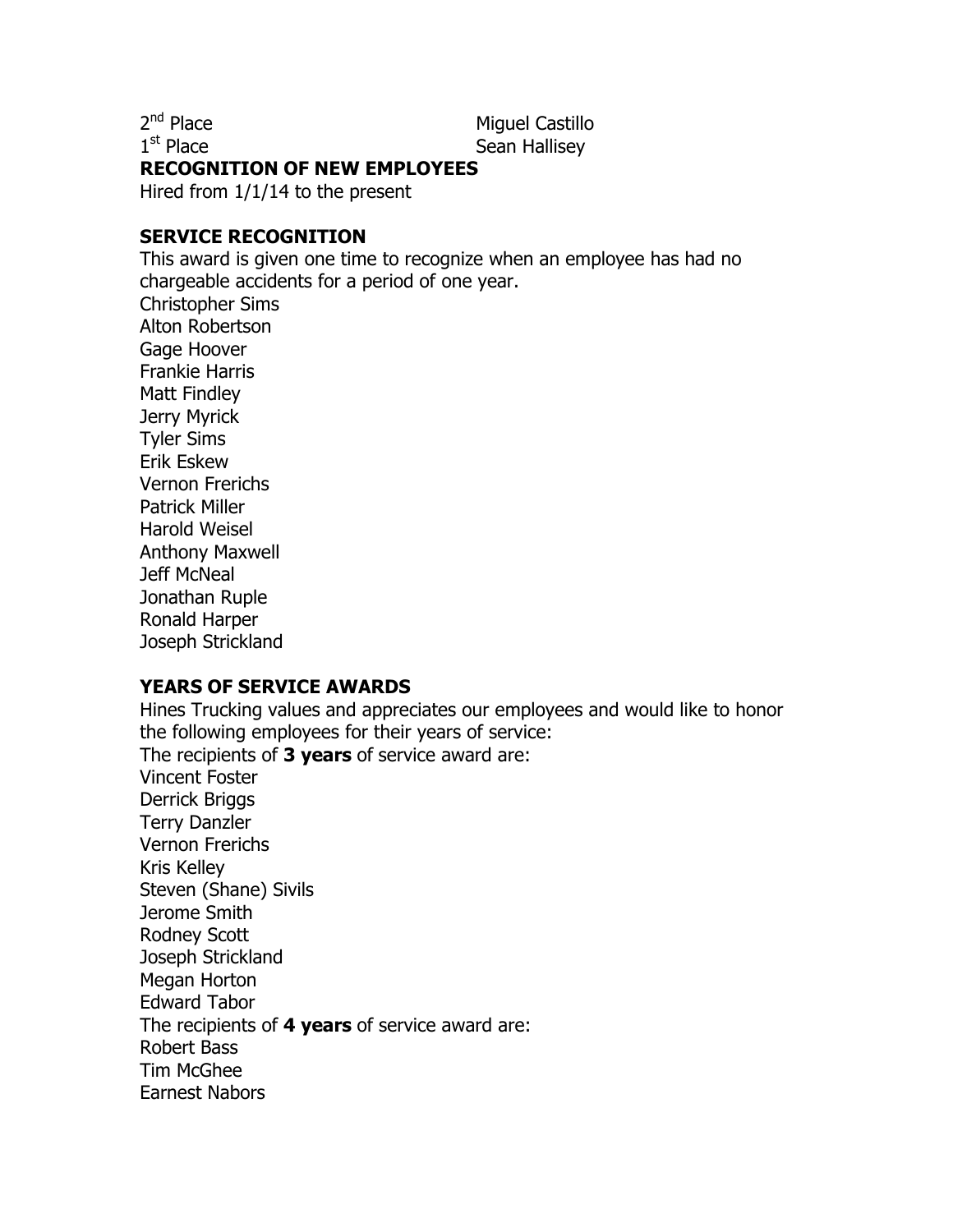Willard Wilson Shawn Starks Jose DeLeon Derrell Woodley Robert Denton Bruce Allen The recipients of 5 years of service award are: Joseph Morrow Joel Saulsbury Robert Owens Dedrick Bean Kenneth Hinman Chris Cannady The recipients of 6 years of service award are: Kevin Smith Frank Smith Rocky Wiley Pete Capetillo Jeff Cook John Clary The recipients of 7 years of service award are: Danny Stewart William Glass Earl Belle Max Fuqua Lee Lawrence Charles Jones Valentin Bautista Phillip Smith The recipients of 8 years of service award are: Gerhard Wunderlich Micah Neal David Freeman Mark Johnson Lyle (Jeff) Peters John Denton Mike Scarborough Ed Johnson The recipients of 9 years of service award are: Willis Wesley Stephanie Tippitt Steven Brzeski Katie Parish Braden Bradley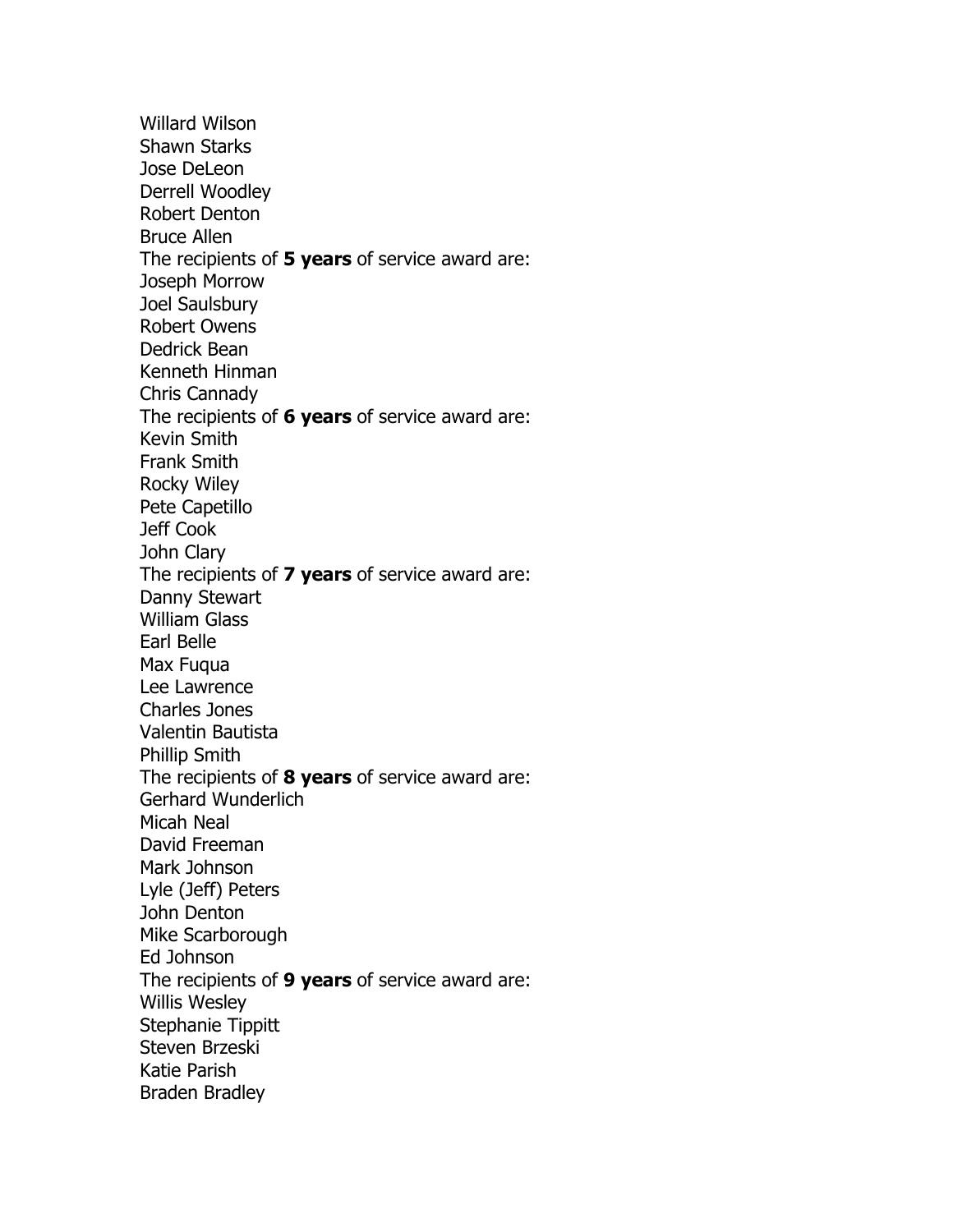Pascual Gonzalez Jimmy Johnson The recipients of 10 years of service award are: Gary Gleason Ernesto DeLaRosa Derrill Williamson Darlene Wiley Larry Gullett Ray James The recipients of 11 years of service award are: Lisa McClure Terry Malone Bobby Johnson Keith Dillard The recipients of 12 years of service award are: Laura Bradley Steve Brzeski The recipients of 13 years of service award are: James Grant Charles Welch Richard Eason Sean Hallisey The recipients of 14 years of service award are: Katye Halliday Kiley Hines Miguel Castillo Bruce Olney Larry Peace The recipients of 15 years of service award are: Robert Baker Bernard Roberts Courtney Mixon The recipient of  $16$  years of service award is: Percy McGill The recipients of 17 years of service award are: Perry Van Todd Coffman The recipient of  $18$  years of service award is: Jesse Mergel The recipients of 21 years of service award are: Frederick Henry Harold Vaughn Ginger Clover The recipient of 22 years of service award is: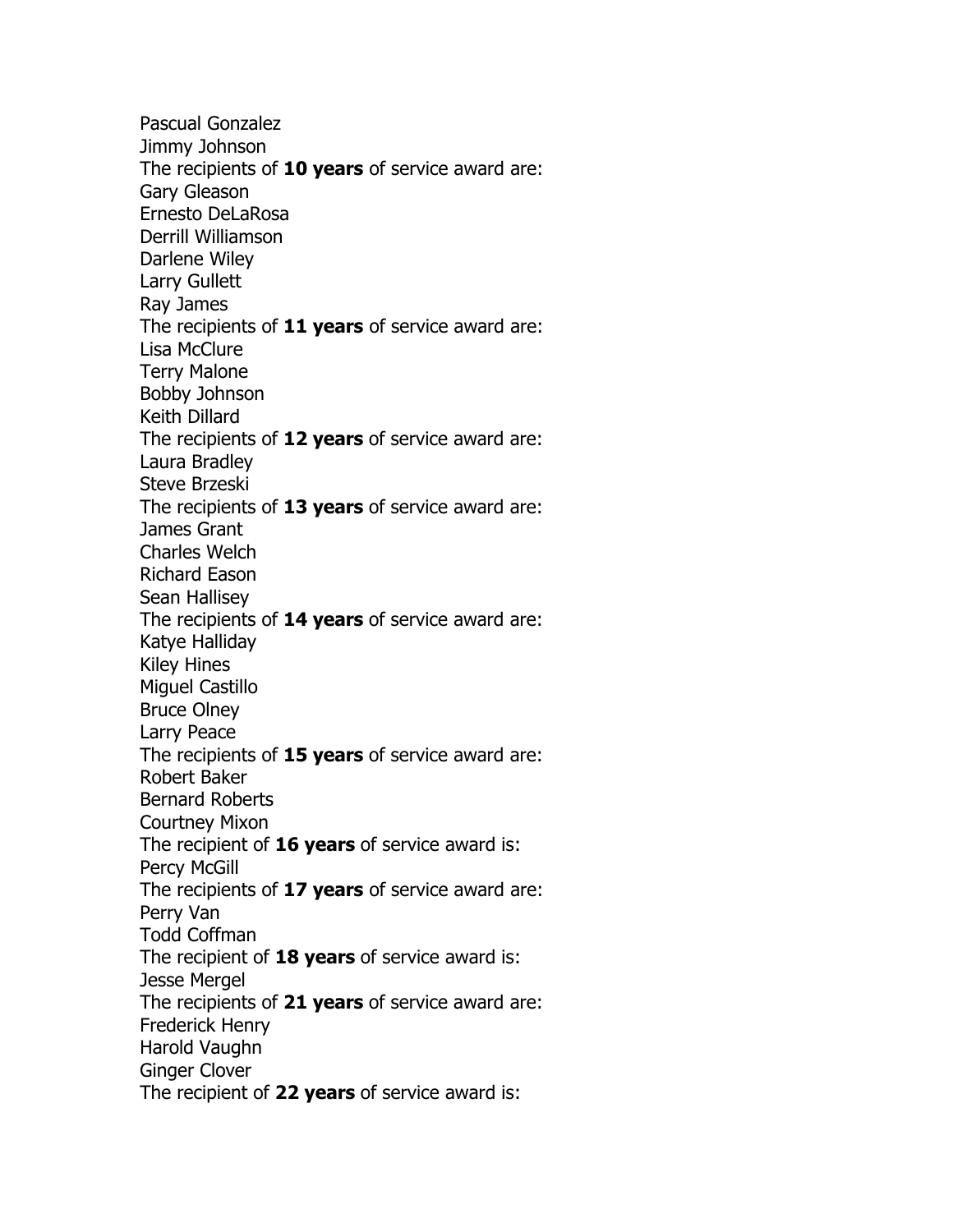Jerimiah Walters The recipients of 23 years of service award are: Jerry Knight Cornelius Beard Donnie Davis Wayne Morrow The recipient of 24 years of service award is: Dofort Harris The recipient of 26 years of service award are: David Goodwin The recipient of 36 years of service award is: David Jackson The recipient of 37 years of service award is: Walter McGill

# CUSTODIAN RECOGNITION

Valentin Bautista

# SHOP EMPLOYEE OF THE YEAR

Most Improved Joseph Morrow  $1<sup>st</sup>$  Runner-Up Ernesto DeLaRosa 2015 Shop Employee of the Year Gary Gleason

## TOP REVENUE

This award is to recognize the top three drivers for the most revenue produced in 2015

## Flatbed Division

- 3) Vernon Frerichs
- 2) Derrill Williamson
- 1) Earnest Nabors

#### Van Division

1) Kenneth Hinman

# TOP LOADS

This award is to recognize the top drivers for the most loads hauled in the year 2015.

## Short Haul Division

- 3) Willard Wilson
- 2) Willis Wesley
- 1) Vincent Foster

#### Pine Bluff Division

1) Tyler Sims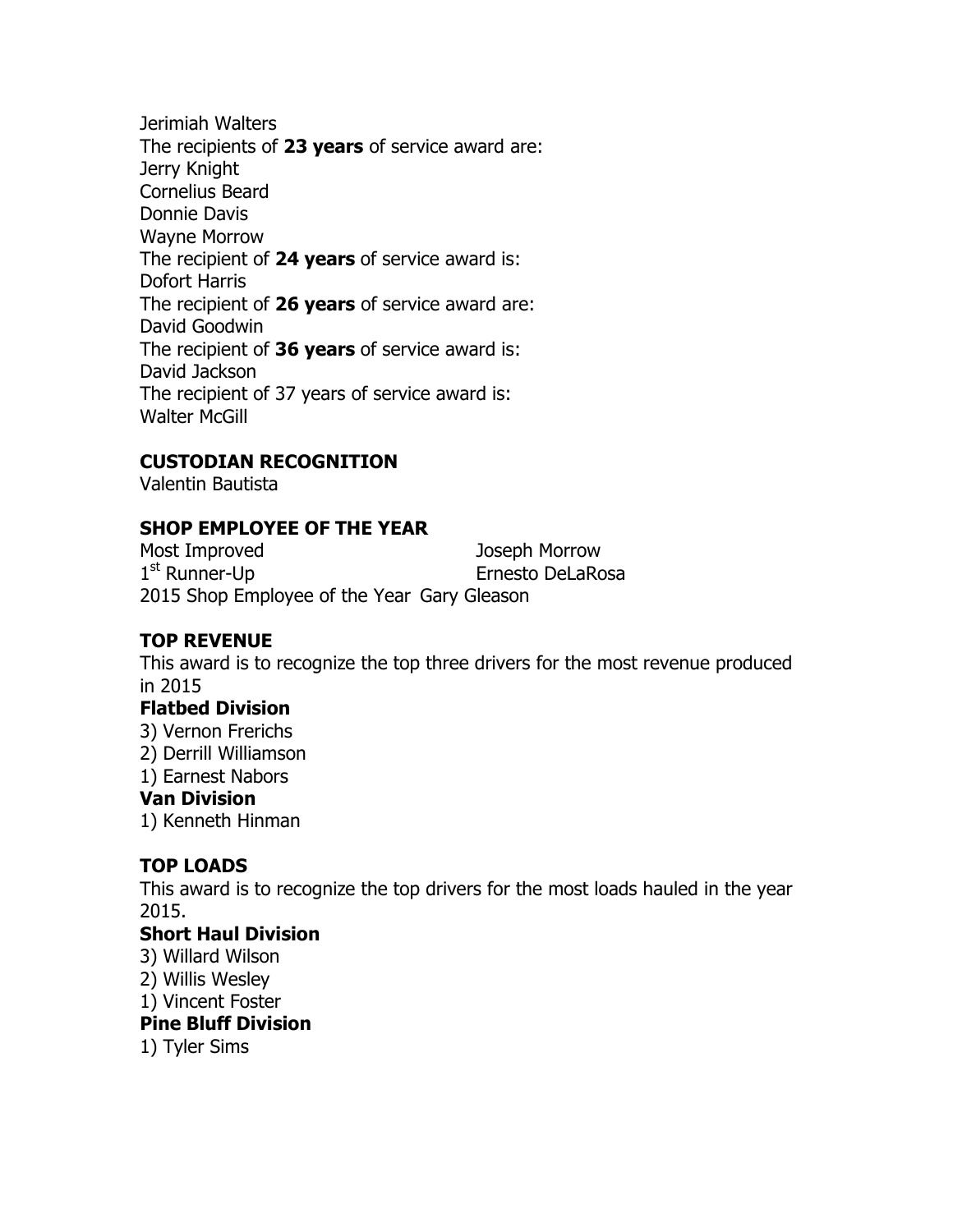## MOST MILES

This award is given for the most miles driven in 2015.

#### Flatbed Division

- 3) Derrill Williamson
- 2) Shawn Starks
- 1) Earnest Nabors

## Short Haul Division

- 3) Terry Malone
- 2) Sean Hallisey
- 1) Miguel Castillo

## Van Division

1) Kenneth Hinman

## BEST M.P.G.

These awards are based on top individual miles per gallon for 2015.

## Flatbed Division:

- 3) Rodneyrell Ford
- 2) Earnest Nabors
- 1) Vernon Frerichs

## Short Haul:

- 3) Lyle Peters
- 2) Perry Van
- 1) Bruce Allen

#### Van Division:

1) William Glass

# ACCIDENT FREE MILES

This certificate is given for every 250,000 miles of accident free driving.

| <b>Russell Williams</b> | 250,000 miles   |
|-------------------------|-----------------|
| <b>Anthony Parcher</b>  | 250,000 miles   |
| Joseph Strickland       | 250,000 miles   |
| Jerome Smith            | 250,000 miles   |
| <b>Kris Kelley</b>      | 250,000 miles   |
| Derrick Briggs          | 250,000 miles   |
| <b>Willard Wilson</b>   | 250,000 miles   |
| Chris Cannady           | 500,000 miles   |
| <b>Frank Smith</b>      | 500,000 miles   |
| Lyle Peters             | 500,000 miles   |
| <b>William Glass</b>    | 750,000 miles   |
| Mike Scarborough        | 750,000 miles   |
| Mark Johnson            | 750,000 miles   |
| <b>Bobby Johnson</b>    | 750,000 miles   |
| Derrill Williamson      | 1,000,000 miles |
| James Grant             | 1,000,000 miles |